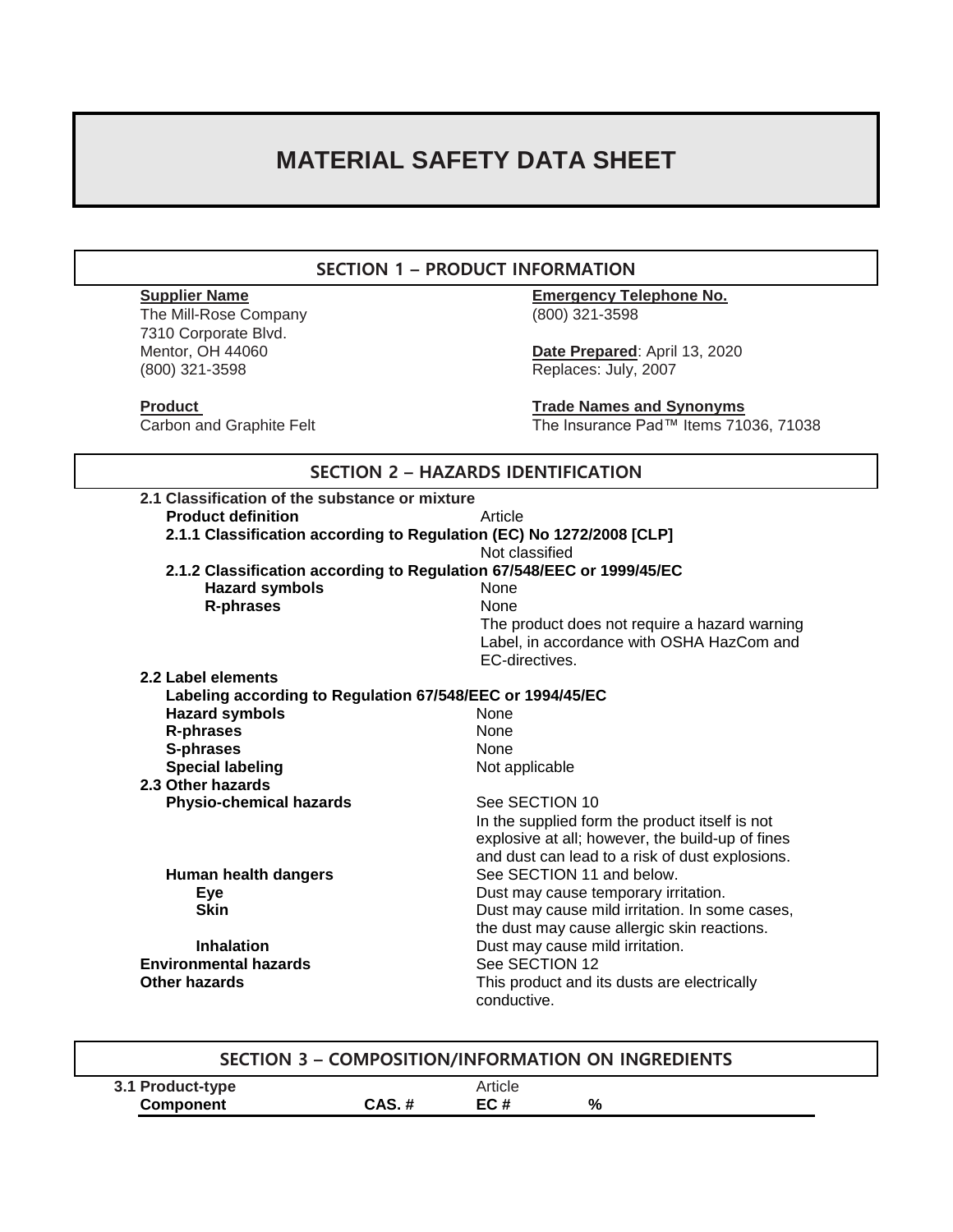| Carbon fiber (carbon) /       | 7440-44-0         | 231-153-3         | 91-100    |
|-------------------------------|-------------------|-------------------|-----------|
| Polyacrylonitrile (PAN)-based |                   |                   |           |
| (Nitrogen)*                   | $(7727-37-9)$     | $(231 - 783 - 9)$ | $(0-7%)$  |
| $(Oxygen)^*$                  | $(7782 - 44 - 7)$ | $(231 - 956 - 9)$ | $(0-2\%)$ |
| *as part of carbon fiber      |                   |                   |           |
| <b>Sizing</b>                 | Proprietary       | N/A               | N/A       |

### **SECTION 4 – FIRST AID MEASURES 4.1 Description of first aid measures General information**<br> **Inhalation**<br> **Inhalation**<br> **Inhalation** Remove from the area of the dust to fresh air. Seek medical attention if you feel unwell. **Skin contact Remove by tapping skin with adhesive surface material, see all of the Remove by tapping skin with adhesive surface material,** such as Scotch® clear cellophane tape. Wash affected areas thoroughly with soap and water. **Eye contact** Flush eyes with water for 15 minutes. **Ingestion In the event of deliberate ingestion, do not induce** vomiting unless directed to do so by consulting with a doctor.  **4.2 Most important symptoms and effects, both acute and delayed** No data available  **4.3 Indication of any immediate medical attention and special treatment** No data available

# **SECTION 5 – FIREFIGHTING MEASURES**

 **5.1 Extinguishing media**

**Suitable extinguishing media** Normal firefighting media and procedures. **Unsuitable extinguishing media** Dependent of processing plant conditions.

#### **5.2 Special hazards arising from the substance or media**

Airborne fibers are electrically conductive CO<sub>2</sub>, CO and a minute amount of  $N_2$ , HCN and  $H_2O$  vapors may be formed during combustion. **5.3 Advise for firefighters** Self-contained breathing apparatus (SCBA).

# **SECTION 6 – ACCIDENTAL RELEASE MEASURES**

| 6.1 Personal precautions, protective equipment and emergency procedures |                                                                                                                                                                                                           |
|-------------------------------------------------------------------------|-----------------------------------------------------------------------------------------------------------------------------------------------------------------------------------------------------------|
| 6.1.1 For non-emergency personnel                                       | Not applicable                                                                                                                                                                                            |
| 6.1.2 For emergency responders                                          | Not applicable                                                                                                                                                                                            |
| <b>6.2 Environmental precautions</b>                                    | Not applicable                                                                                                                                                                                            |
| 6.3 Methods and material for containment and cleaning up                |                                                                                                                                                                                                           |
| 6.3.1 For containment                                                   | In case of spill, collect the spilled materials. If the<br>material is not contaminated, put it into a clean<br>container and it can be reused. Otherwise,<br>dispose of it properly.                     |
| 6.3.2 For cleaning up                                                   | Because the dust is electrically conductive and<br>may become airborne, clean up with a vacuum. If<br>an electrical appliance is used, take the steps<br>necessary to avoid the risk of electrical shock. |
| 6.4 Preventative measures against second disasters                      |                                                                                                                                                                                                           |
|                                                                         | Remove possible sources of ignition in the                                                                                                                                                                |

surrounding area.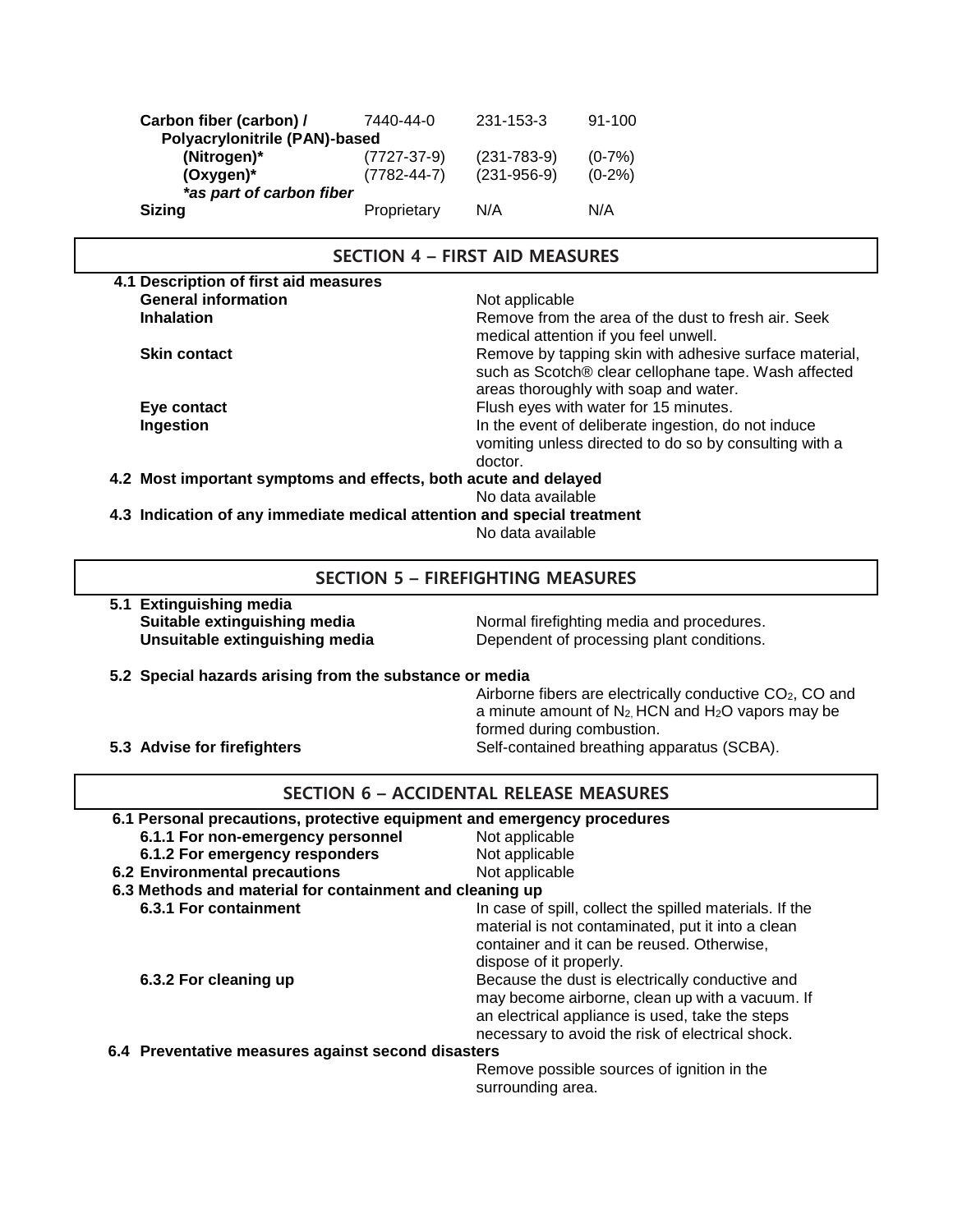| <b>SECTION 7 - HANDLING AND STORAGE</b>                                       |                                                                                                                                                                                                                                                                                                                                                                                                                                                                              |  |  |
|-------------------------------------------------------------------------------|------------------------------------------------------------------------------------------------------------------------------------------------------------------------------------------------------------------------------------------------------------------------------------------------------------------------------------------------------------------------------------------------------------------------------------------------------------------------------|--|--|
| 7.1 Precautions for safe handling                                             | No special measures necessary if used properly.                                                                                                                                                                                                                                                                                                                                                                                                                              |  |  |
| 7.2 Conditions for safe storage, including any incompatibilities              |                                                                                                                                                                                                                                                                                                                                                                                                                                                                              |  |  |
|                                                                               | Airborne particles and filaments should be controlled                                                                                                                                                                                                                                                                                                                                                                                                                        |  |  |
|                                                                               | so as to minimize skin irritation and electrical shorts in                                                                                                                                                                                                                                                                                                                                                                                                                   |  |  |
|                                                                               | switch gears, etc. due to conductivity of fiber.                                                                                                                                                                                                                                                                                                                                                                                                                             |  |  |
|                                                                               | Do not store together with oxidizing agents.                                                                                                                                                                                                                                                                                                                                                                                                                                 |  |  |
| 7.3 Specific end use(s)                                                       | See SECTION 1.2                                                                                                                                                                                                                                                                                                                                                                                                                                                              |  |  |
|                                                                               | <b>SECTION 8 - EXPOSURE CONTROLS/PERSONAL PROTECTION</b>                                                                                                                                                                                                                                                                                                                                                                                                                     |  |  |
| 8.1 Control parameters                                                        |                                                                                                                                                                                                                                                                                                                                                                                                                                                                              |  |  |
| <b>Occupational exposure limits</b>                                           | OSHA and ACGIH (USA) have not established air<br>contamination for carbon fibers. Under certain conditions<br>this substance may be a nuisance dust. OSHA has an<br>established standard for particulates not otherwise<br>regulated (nuisance dust) set at 5 mg/m <sup>3</sup> (respirable<br>fraction) and 15 mg/m <sup>3</sup> (total dust). ACGIH has<br>established an exposure value of 3 mg/m <sup>3</sup> (respirable<br>fraction) and 10 mg/m <sup>3</sup> (total). |  |  |
|                                                                               | Japan Society of Occupational Health sets 0.5 mg/m <sup>3</sup><br>limit for inhalation dust and 2.0 $mg/m3$ as the total dust<br>that are classified as "Class 1 dust" by the Japanese<br>regulation (2011).                                                                                                                                                                                                                                                                |  |  |
|                                                                               | NHFPC (PRC) has an established standard for carbon<br>fiber's particulates not otherwise regulated set at 6<br>mg/m <sup>3</sup> ESTL (total dust) and 3 mg/m <sup>3</sup> TWA (total dust).                                                                                                                                                                                                                                                                                 |  |  |
| 8.2 Exposure controls                                                         | Belgium has established an Occupational Exposure<br>Limit for carbon fiber as 2 fiber/cm <sup>3</sup> TWA.                                                                                                                                                                                                                                                                                                                                                                   |  |  |
| 8.2.1 Appropriate engineering controls<br>8.2.2 Personal protection equipment | Local exhaust for airborne fiber removal.                                                                                                                                                                                                                                                                                                                                                                                                                                    |  |  |
| 8.2.2.1 Eye and face protection<br>8.2.2.2 Skin protection                    | Safety glasses                                                                                                                                                                                                                                                                                                                                                                                                                                                               |  |  |
| <b>Hand protection</b>                                                        | Protective gloves                                                                                                                                                                                                                                                                                                                                                                                                                                                            |  |  |
| <b>Other skin protection</b>                                                  | Recommend disposable protective garments to eliminate                                                                                                                                                                                                                                                                                                                                                                                                                        |  |  |
|                                                                               | possible skin irritation.                                                                                                                                                                                                                                                                                                                                                                                                                                                    |  |  |
| 8.2.2.3 Respiratory protection                                                | Personal dust respirators applicable if high degree of<br>fiber fly is experienced.                                                                                                                                                                                                                                                                                                                                                                                          |  |  |
| 8.2.2.4 Thermal hazards                                                       | Not applicable                                                                                                                                                                                                                                                                                                                                                                                                                                                               |  |  |
| 8.2.3 Environmental exposure controls                                         | See SECTIONS 6 & 7                                                                                                                                                                                                                                                                                                                                                                                                                                                           |  |  |
|                                                                               |                                                                                                                                                                                                                                                                                                                                                                                                                                                                              |  |  |

# **SECTION 9 – PHYSICAL AND CHEMICAL PROPERTIES**

 **9.1 Information on basic physical and chemical properties** Appearance<br>Odor **Odor** Odorless<br> **pH** Not applic Not applicable<br> $\sim 3,500^{\circ}$ C **Melting point / freezing point**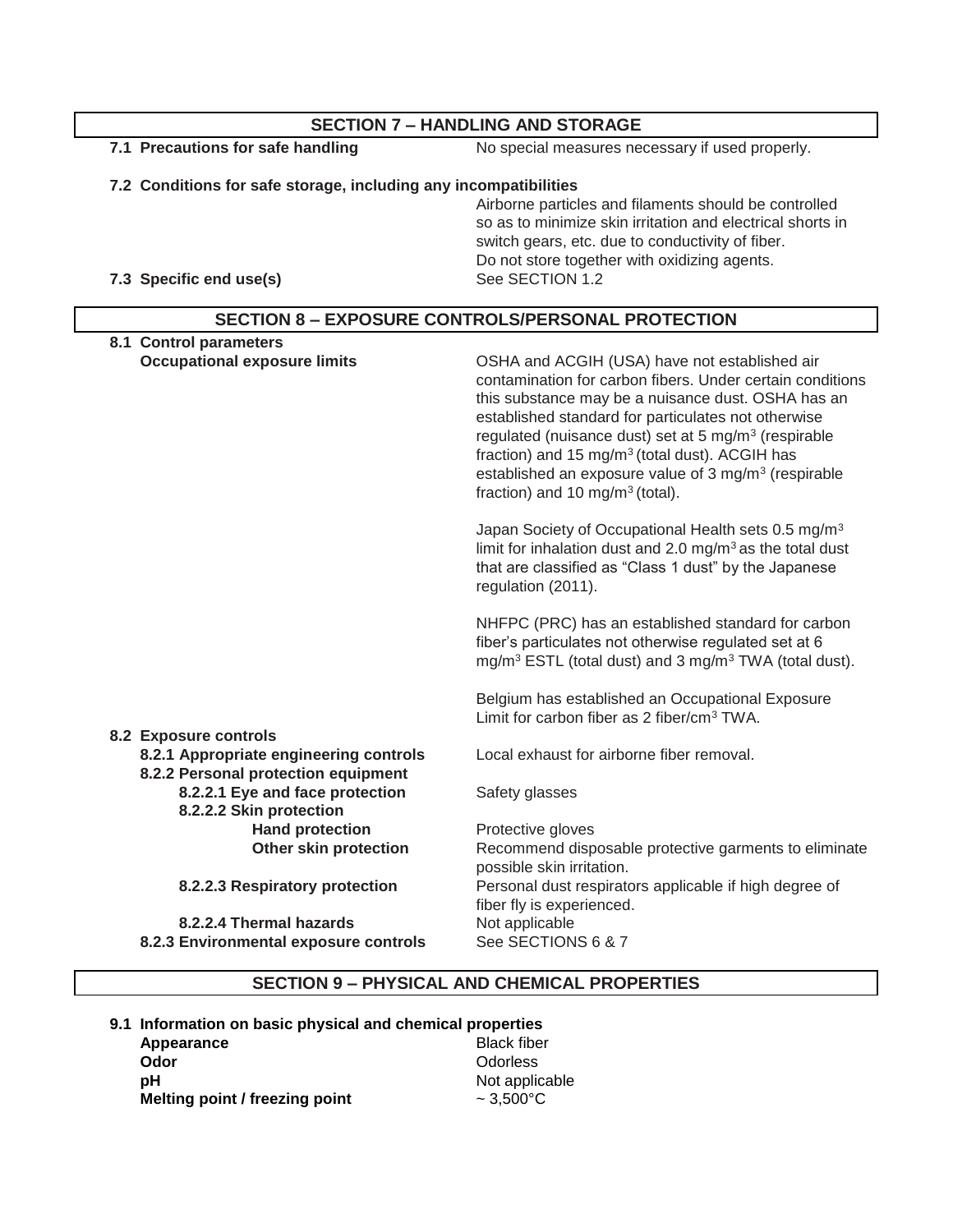**Initial boiling point and boiling range** Not applicable **Flashpoint** Not applicable **Evaporation rate** Not applicable **Flammability (solid, gas)** Not applicable  **Upper/lower flammability or explosive limits** Not applicable **Vapor pressure** Not applicable **Vapor density** Not applicable **Specific gravity (relative density)** 1.81 (H<sub>2</sub>O @ 4°C = 1.00) **Solubility(ies) water water** Negligible (dispersible) **Partition coefficient n-octanol/water** Not applicable Auto ignition temperature **Noting and Separature** Not applicable **Decomposition temperature (in Air) Sizing preparation** >240°C **Carbon Fiber** >650°C **Viscosity** Not applicable

**Explosive properties Explosive properties Potential for weak explosion with milled fiber or dusts.** Class St  $1^*/$  <50K<sub>st</sub> (bar $\cdot$ m/s) *\*OSHA CPL 03-00-008 – Combustible Dust National Emphasis Program*

**9.2 Other information** No other information available.

**Oxidizing properties** Not applicable

# **SECTION 10 – STABILITY AND REACTIVITY**

 **10.1 Reactivity** See SECTION 10.3

 **10.3 Possibility of hazardous reactions** Can react with strong oxidizing agents. **10.4 Conditions to avoid** See SECTION 7 **10.5 Incompatible materials See SECTION 10.3** 

 **10.2 Chemical stability** Stable under normal ambient and anticipated storage and handling conditions of temperature and pressure. **10.6 Hazardous decomposition products** Products of combustion and decomposition will depend on other materials present in the fire and the fire conditions. Burning will produce  $CO<sub>2</sub>$ , CO, and minute amounts of N<sub>2</sub>, HCN and H<sub>2</sub>O.

# **SECTION 11 – TOXICOLOGICAL INFORMATION**

**11.1 Information on toxicological effects**

**Acute toxicity No data available Skin corrosion/irritation** No data available **Serious eye damage/irritation** No data available **Respiratory or skin sensitization** No data available **Germ cell mutagenicity No data available Carcinogenicity Carcinogenicity No data available Reproductive toxicity** No data available **STOT-single exposure** No data available **STOT-repeated exposure** No data available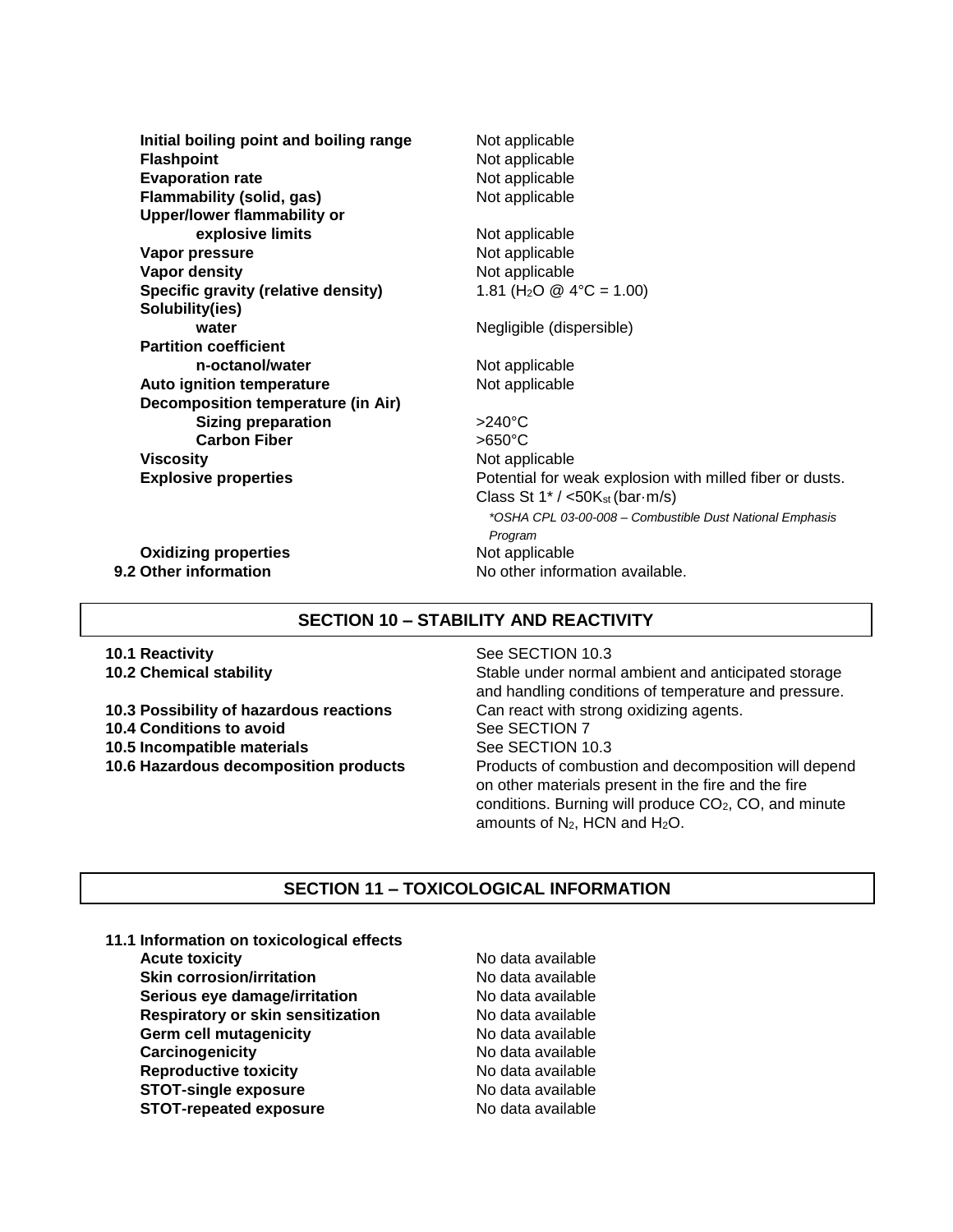**Aspiration hazard Aspiration hazard.** Not an inhalation hazard. Filament diameter >3*μ*m / non-respirable (IARC)

# **SECTION 12 – ECOLOGICAL INFORMATION**

**12.1 Toxicity 12.1 Toxicity 12.1 Toxicity** 

**12.2 Persistence and degradability** No data available

**12.3 Bioaccumulative potential** No data available

- **12.5 Results of PBT and nPvB assessment** No data available
- 

**12.4 Mobility in soil 12.4 Mobility in soil 12.6 Other adverse effects** Ecological data not available.

## **SECTION 13 – DISPOSAL CONSIDERATIONS**

 **13.1 Waste treatment methods** Waste materials must be disposed of in accordance with the Directive on waste 2008/98/EC and any other applicable national or local regulations.

### **SECTION 14 – TRANSPORT INFORMATION**

**14.1 UN number** See SECTION 14.2 **14.2 UN proper shipping name** Not Dangerous Goods

**14.3 Transport hazard class(es)** See SECTION 14.2

**14.4 Packing group See SECTION 14.2** 

**14.5 Environmental hazards** See SECTION 14.2

**14.6 Special precautions to user** See SECTIONS 6 to 8

**14.7 Transport in bulk according to Annex II of MARPOL73/78 and the IBC code**

Not applicable

ADR/RID (land)

IMDG (marine)

ADN (inland navigation)

# **SECTION 15 – REGULATORY INFORMATION**

### **15.1 Safety, health and environmental regulations/legislation specific for the substance or mixture**

**15.2 Chemical safety assessment** Has not been carried out.

**TSCA Status** Exempt – satisfies 'article' definition under 40 CFR 704.3

# **SECTION 16 – OTHER INFORMATION**

| 16.1 Revision date<br><b>16.2 Previous revision</b><br>16.3 Abbreviations and acronyms | April 13, 2020<br><b>July 2007</b><br>ADN = Accord européen relative au transport<br>international des marchandises dangereuses par voie<br>de navigation intérieure<br>ADR = Accord europé relative au transport international<br>des marchandises Dangereuses par Route<br>CAS = Chemical Abstracts Service |
|----------------------------------------------------------------------------------------|---------------------------------------------------------------------------------------------------------------------------------------------------------------------------------------------------------------------------------------------------------------------------------------------------------------|
|                                                                                        | CLP = Classification, Labeling and Packaging<br>EEC = European Economic Community<br>EINECS = European Inventory of Existing Commercial<br><b>Chemical Substances</b>                                                                                                                                         |